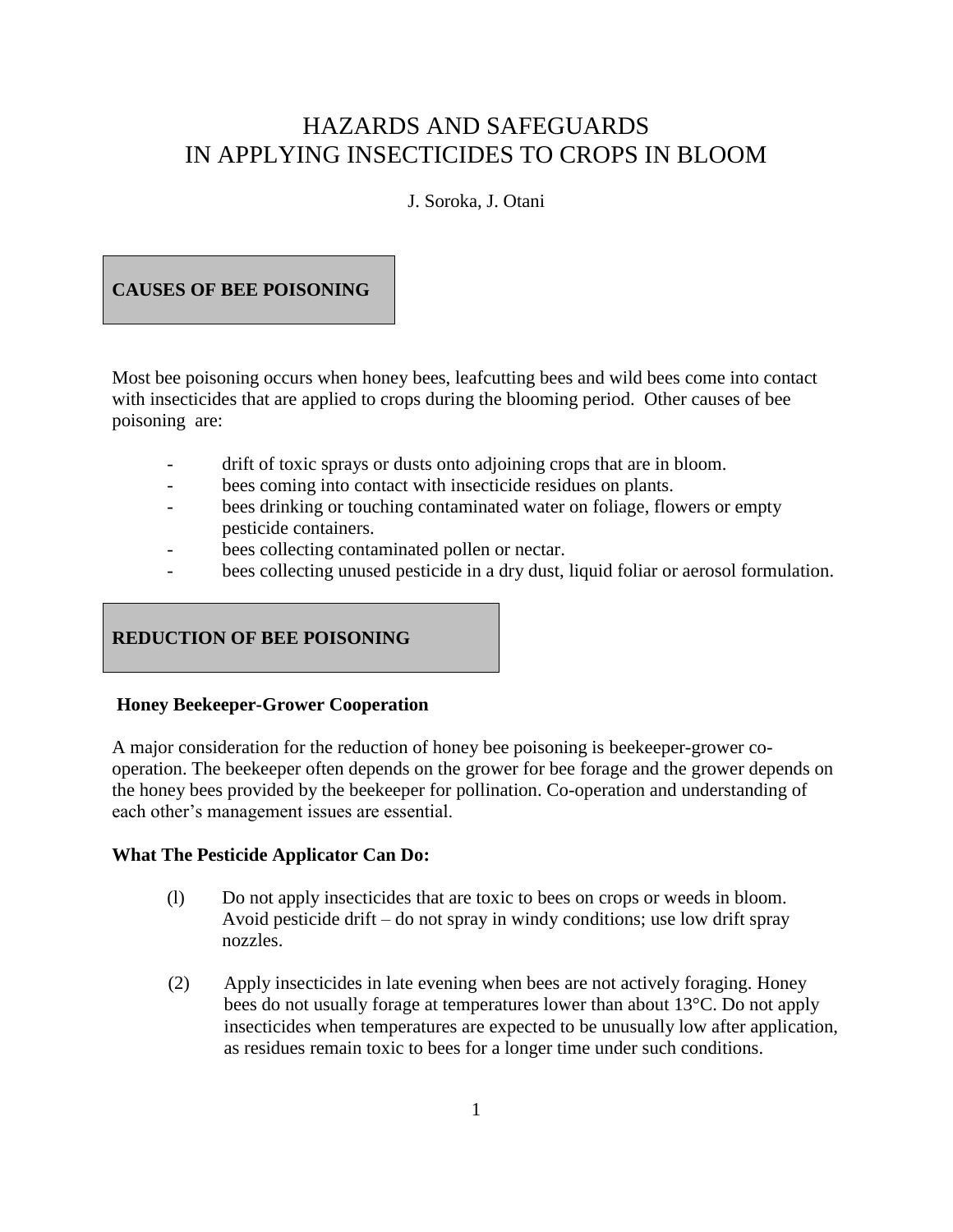- (3) Ground application of insecticides is generally less hazardous than aerial application because there is less product drift and smaller crop areas are treated at any given time.
- (4) Do not discard unused insecticides where they might become a bee-poisoning hazard. Sometimes bees collect dry insecticide formulations when pollen is not readily available because the dust particles are similar in size to pollen grains. If this occurs, the bees will carry the dust particles back to the colony and feed them to developing brood and adults, resulting in potential death of the hive.
- (5) Use reduced-risk insecticides or formulations with reduced toxicity to bees whenever such choices are consistent with integrated pest management (IPM) programs for specific crops and insect pests. Dusts and encapsulated insecticides are usually more hazardous to bees than sprays of the same material. Wettable powders often have a longer residual period than emulsifiable concentrates. Ultralow volume formulations of some pesticides may be much more hazardous to bees than regular sprays, while granular formulations are usually the safest method of insecticide treatment near honey bee colonies. Use the lowest effective rate of an insecticide, and if recommended pesticides are equally toxic, use the one with the shortest residual period. Be sure to read the pesticide label for information on the toxicity of specific pesticides and formulations to bees.
- (6) Notify beekeepers with apiaries in the area in which insecticides will be applied at least 48 hours before their application. Contact with beekeepers can often be made through the Provincial Apiarist's office.

#### **What The Grower Can Do:**

- (1) Use insecticides only when needed, and use all pesticides according to label directions. When insect pests damage a crop annually, initiate an IPM program that will include pest monitoring so that insecticides can be applied when economic threshold levels have been reached. This will ensure that the insecticide will be most efficient in killing the pest and minimize non-target impacts.
- (2) Learn the pollination requirements of the crops you are growing. Application of insecticides during the day and/or when crops are in bloom can potentially cause bee/colony death, and subsequently result in poor crop yield.
- (3) Be aware that blooming weeds such as narrow-leaved hawk's beard in alfalfa seed fields, even if the alfalfa is not blooming, may harbour honey bees that could be killed with the application of insecticide.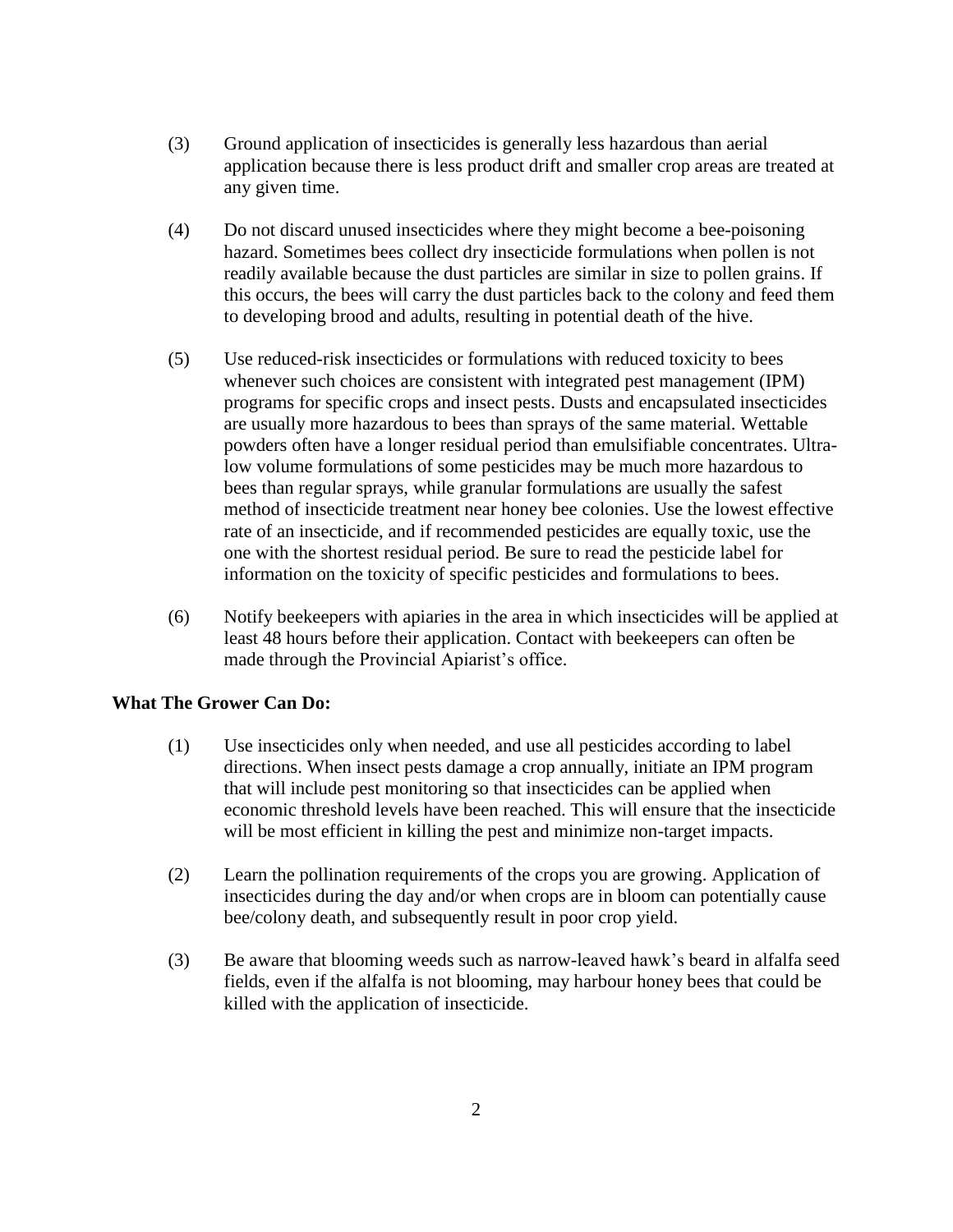(3) Learn about the beekeeper's management issues concerning insecticide-honey bee interactions and the potential negative impacts. Develop a mutually beneficial understanding to ensure proper bee pollination of crops.

#### **What The Honey Beekeeper Can Do:**

- (1) Be aware of the crops that will be grown in the vicinity of your apiaries and familiarize yourself with bee toxicity of the insecticides that may be applied to those crops.
- (2) If possible, choose apiary sites which are relatively isolated from intensive insecticide applications and which are not normally subjected to drift of chemicals.
- (3) Provide a map of apiary locations to your municipality office, extension agrologist, local aerial applicators and the provincial apiculturist.
- (4) Post a sign in all apiaries with your name, address and phone number in printing large enough to be read at some distance so that you can be contacted to move colonies when insecticides are going to be applied.
- (5) If insecticides are going to be applied, move colonies out of the area. If this is not feasible, cover colonies with a tarp, staking the edges like a tent and providing a centre support. An internal source of fresh water is essential so that the bees can remain cool during confinement and to prevent losses from exposure to contaminated water when the tarps are removed.

#### **Safeguarding Other Bee Pollinators**

In general there is limited information available on the impact of pesticides on bee pollinators other than honey bees. However, pesticides toxic to honey bees will likely be toxic to other bee pollinators, but the level of toxicity may vary based on the size and behavior of the specific pollinator.

**Leafcutter Bees.** If an insecticide has been applied to a crop to control pest insects and leafcutting bees are ready but have not been released, the incubator temperatures can be lowered to about  $10^{\circ}$ C and the bees held until the poisonous residue has disappeared from the crop (see following table). Shelters can be covered or closed during application of short-residual insecticides to prevent drift of insecticides into shelters. In extreme northern areas bees may not get back to the shelters at night so evening application of insecticides is not advisable. If application of insecticides is necessary during bloom, apply only after foraging has ceased in the evenings, allowing good flight conditions for the bees to return to their shelters unharmed.

**Bumblebees.** As indicated for leafcutter bees, insecticides should only be applied during bloom after foraging has ceased in the evening. Bumblebee nest in hedgerows and uncultivated land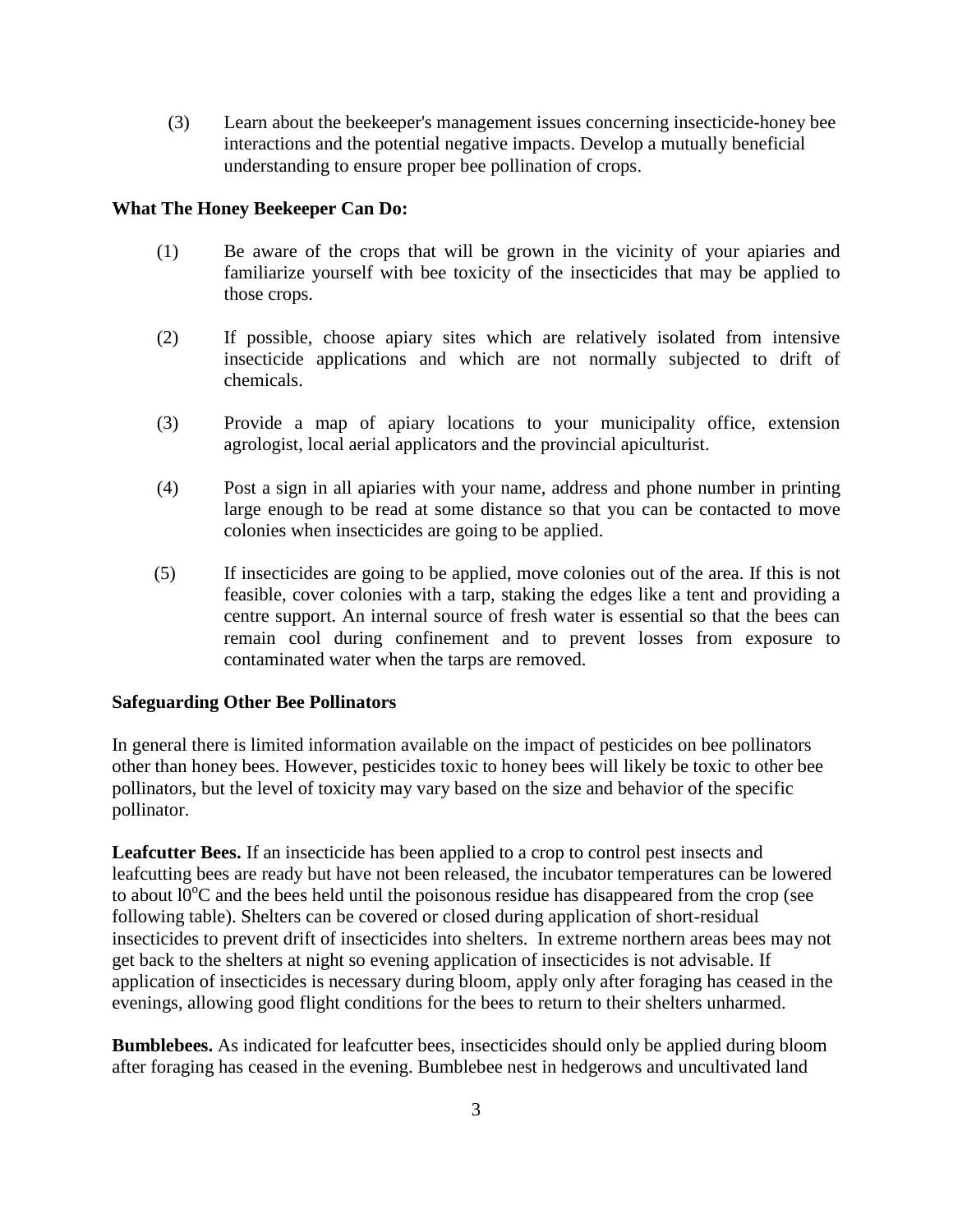adjacent to crop fields. Nesting habitat should be conserved and application of insecticides and herbicides in these areas should be avoided. Bumble bees can forage at temperatures lower than honey bees, that is, earlier in the morning and later in the evening.

Acknowledgments: Our thanks to Dr. Cynthia D. Scott-Dupree, Dept. of Environmental Biology, University of Guelph, for her input in this chapter.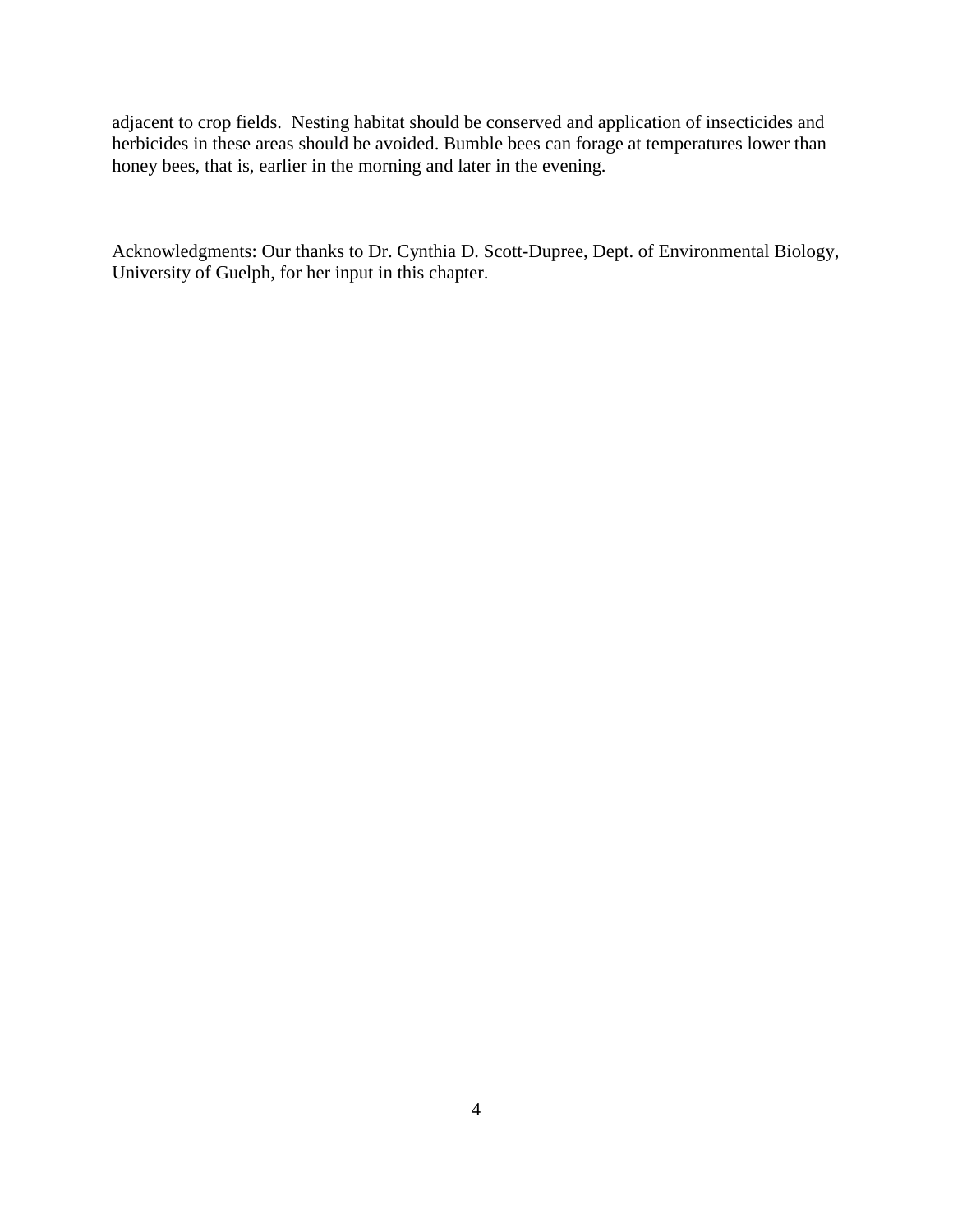Table 1. The hazard ratings of insecticides and acaricides currently registered in Canada to bees and typical duration of toxicity.

|                     |                   | TIAZAIU TAUIIE |                          |                              |                                     |  |  |  |
|---------------------|-------------------|----------------|--------------------------|------------------------------|-------------------------------------|--|--|--|
| Insecticide active  | Common            | Honey bee      | Leafcutting              | <b>Bumble</b>                | Residue                             |  |  |  |
| ingredient          | trade name        |                | bee                      | bee                          | hazard $\left(\text{days}\right)^c$ |  |  |  |
| abamectin           | Agri-Mek, Avid    | $1 - 3$        | $\overline{2}$           | $\overline{2}$               | $<1-3$                              |  |  |  |
| acephate            | Orthene           | $\mathbf{1}$   | $\mathbf{1}$             | $\mathbf{1}$                 | $2.5 - > 3$                         |  |  |  |
| acequinocyl         | Kanemite          | $\overline{3}$ | $\overline{d}$           | $\frac{1}{2}$                | none                                |  |  |  |
| acetamiprid         | Assail            | $1 - 2$        | $\overline{\phantom{a}}$ | $\frac{1}{2}$                | $\leq$ 1                            |  |  |  |
| allethrin           | Raid Max          | $1 - 2$        | $\overline{\phantom{a}}$ | $\overline{\phantom{a}}$     | $\overline{a}$                      |  |  |  |
| amitraz             | Mitac, Avipar     | 3              | $\overline{\phantom{0}}$ |                              | none                                |  |  |  |
| azadirachtin        | Neemix            | $2 - 3$        | $\overline{2}$           | $\frac{1}{2}$                | $\leq$ 1                            |  |  |  |
| azinphos-methyl     | Sniper, Guthion   | $\mathbf{1}$   | $\mathbf{1}$             | $\mathbf{1}$                 | $2.5 - 5$                           |  |  |  |
| <b>Bacillus</b>     | Dipel, Foray      | 3              | $\overline{3}$           | 3                            | none                                |  |  |  |
| thuringiensis       |                   |                |                          |                              |                                     |  |  |  |
| <b>Beauveria</b>    | <b>Balence</b>    | 3              | 3                        | $\overline{3}$               | none                                |  |  |  |
| bassiana            |                   |                |                          |                              |                                     |  |  |  |
| bendiocarb          | Ficam             | 1              | $\overline{\phantom{a}}$ |                              | >1                                  |  |  |  |
| bifenazate          | Acramite          | $1 - 2$        | $\blacksquare$           | 3                            | $\leq$ 1                            |  |  |  |
| carbaryl            | Sevin, Sevin XLR  | $1 - 2$        | $1 - 2$                  | $\mathbf{1}$                 | $<1-7$                              |  |  |  |
| carbofuran          | Furadan           | 1              | $\mathbf{1}$             | $\mathbf{1}$                 | $3 - 14$                            |  |  |  |
| chlorantraniliprole | Altacore, Coragen | $\overline{3}$ | $\overline{a}$           | 3                            |                                     |  |  |  |
| chlorpyrifos        | Lorsban, Dursban  | $\mathbf{1}$   | $\mathbf{1}$             | $\mathbf{1}$                 | $2 - 6$                             |  |  |  |
| clofentezine        | Apollo            | $\overline{3}$ | $\overline{\phantom{0}}$ | $\overline{\phantom{a}}$     | none                                |  |  |  |
| clothianidin foliar | Prosper, Titan    | $\mathbf{1}$   | $\mathbf{1}$             | $\mathbf{1}$                 | >3                                  |  |  |  |
| Cydia pomonella     | Virosoft          | $\overline{3}$ | $\overline{a}$           | $\overline{a}$               | none                                |  |  |  |
| granulovirus        |                   |                |                          |                              |                                     |  |  |  |
| cypermethrin        | Ripcord           | $\mathbf{1}$   | $\mathbf{1}$             | $\mathbf{1}$                 | $<1-3$                              |  |  |  |
| cyromazine          | Governor,         | $2 - 3$        | $\overline{\phantom{a}}$ | $\frac{1}{2}$                | $\leq$ 1                            |  |  |  |
|                     | Citation          |                |                          |                              |                                     |  |  |  |
| deltamethrin        | Decis             | $1 - 2$        | $1 - 2$                  | $1 - 2$                      | $<1-1$                              |  |  |  |
| diazinon            | Diazinon          | $\mathbf{1}$   | $\mathbf{1}$             | $\mathbf{1}$                 | $1 - 7$                             |  |  |  |
| dichlorvos          | Vapona            | $\mathbf{1}$   | $\mathbf{1}$             | $\overline{a}$               |                                     |  |  |  |
| dicofol             | Kelthane          | 3              | $\overline{3}$           | 3                            | $\leq$ 1                            |  |  |  |
| diflubenzuron       | Dimilin           | 3              | 1                        |                              |                                     |  |  |  |
| d-limonene          | Procitra-DL       | 3              |                          |                              |                                     |  |  |  |
| dimethoate          | Cygon, Lagon      | $\mathbf{1}$   | $\mathbf{1}$             | $\mathbf{1}$                 | $3 - 7$                             |  |  |  |
| dinocap             | Dikar             | 3              | $\overline{\phantom{0}}$ |                              |                                     |  |  |  |
| d-phenothrin        | Bedlam            | $\overline{3}$ | $\overline{\phantom{a}}$ | $\qquad \qquad \blacksquare$ | $\overline{\phantom{0}}$            |  |  |  |
| endosulfan          | Thiodan           | $1-2$          | $\mathbf{1}$             | $\overline{a}$               | $<1-3$                              |  |  |  |
| esfenvalerate       | Asana             | $\mathbf{1}$   | $\overline{2}$           | $\overline{\phantom{a}}$     | $<1-1$                              |  |  |  |
| fenbutaton oxide    | Vendex            | $\overline{3}$ | $\overline{\phantom{a}}$ | $\overline{\phantom{0}}$     | $\qquad \qquad -$                   |  |  |  |
| flonicamid          | <b>Beleaf</b>     | $\overline{3}$ | $\overline{\phantom{0}}$ | $\overline{\phantom{0}}$     | $\leq$ 1                            |  |  |  |

Field Application Hazards of Insecticides<sup>a</sup> to Bees<br>Hazard rating<sup>b</sup>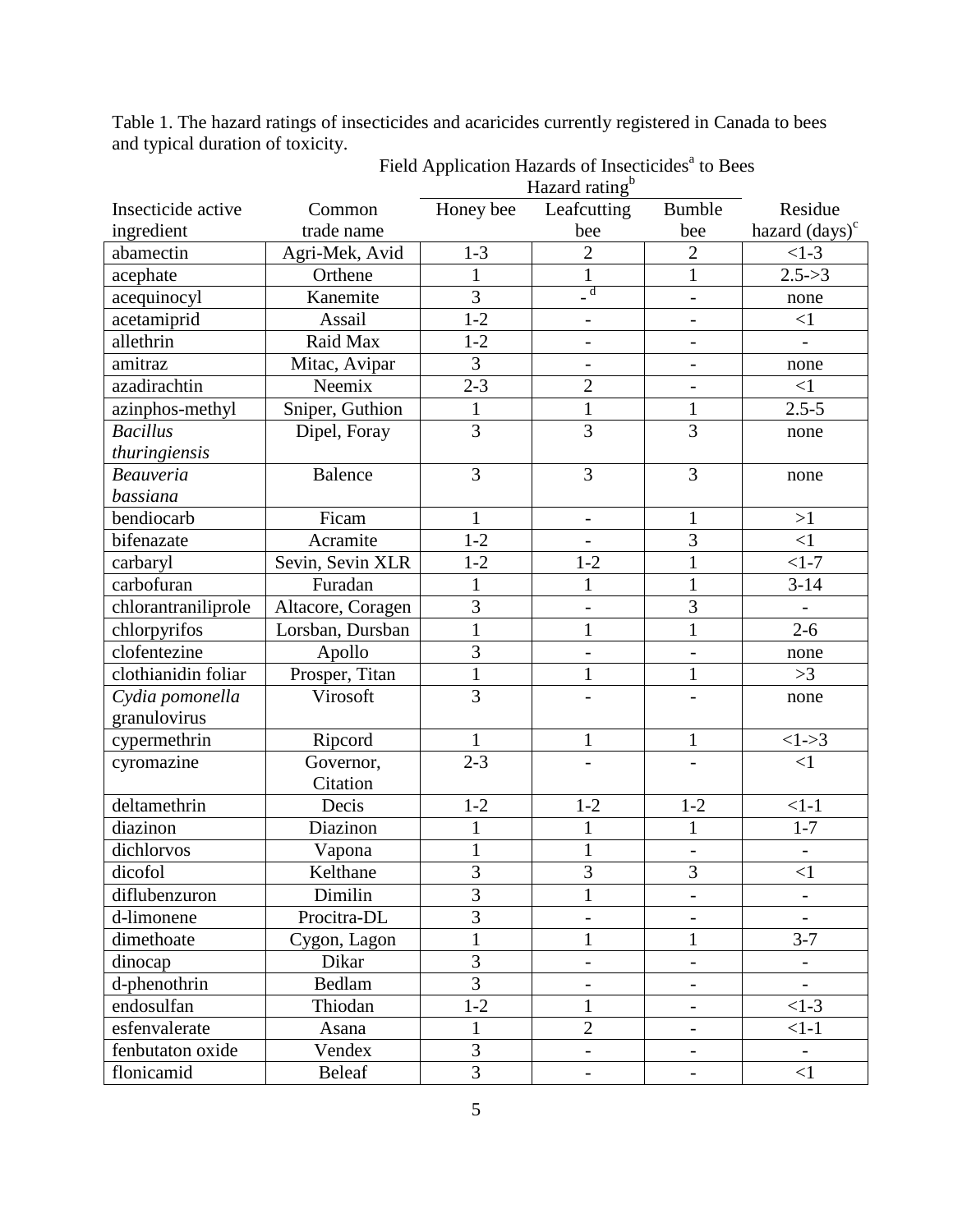| fluvalinate        | Apistan               | $2 - 3$        | $\qquad \qquad -$        |                          | none                     |
|--------------------|-----------------------|----------------|--------------------------|--------------------------|--------------------------|
| formetanate        | Carzol                | $1-2$          | $\overline{2}$           | $\overline{2}$           | $<$ 1                    |
| hydrochloride      |                       |                |                          |                          |                          |
| horticultural oils |                       | $\mathbf{2}$   | $\overline{\phantom{0}}$ | $\qquad \qquad -$        | $<$ 1                    |
| imidacloprid       | Admire, Gaucho        | $\mathbf{1}$   | $1 - 2$                  | $\mathbf{1}$             | $<1-1$                   |
| insecticidal soaps |                       | $\mathfrak{Z}$ | $\overline{\phantom{0}}$ | $\overline{\phantom{0}}$ | $\leq$ 1                 |
| kaolin clay        | Surround              | $\overline{3}$ | $\overline{\phantom{0}}$ |                          |                          |
| lambda cyhalothrin | Matador, Silencer     | $\mathbf{1}$   | $\mathbf{1}$             | $\mathbf{1}$             | >1                       |
| malathion          | Malathion             | $1 - 2$        | $\mathbf{1}$             | $1 - 2$                  | $1-7$                    |
| <b>MCH</b>         | <b>MCH Bubble Cap</b> | 3              | $\overline{3}$           | $\overline{3}$           | none                     |
| metaflumizone      | Alverde               | $\overline{3}$ | $\overline{\phantom{0}}$ | $\overline{3}$           | $\qquad \qquad -$        |
| Metarhizium        | Met <sub>52</sub>     | $\overline{3}$ |                          |                          |                          |
| anisopliae         |                       |                |                          |                          |                          |
| methamidophos      | Monitor               | 1              | 1                        | 1                        |                          |
| methomyl           | Lannate               | $1 - 2$        | $1 - 2$                  | $\overline{2}$           | $<1-1.5$                 |
| methoprene         | Altosid               | 3              | $\overline{\phantom{0}}$ | $\overline{\phantom{0}}$ |                          |
| methoxyfenozide    | Intrepid              | $\overline{3}$ | $\overline{\phantom{0}}$ | $\overline{\phantom{0}}$ | $\leq$ 1                 |
| naled              | Dibrom                | $1 - 2$        | $1 - 2$                  | $\overline{2}$           | $<1-4.5$                 |
| Nosema locustae    | Nolo Bait             | $\overline{3}$ | $\overline{3}$           | $\overline{3}$           | none                     |
| novaluron          | Rimon                 | $1 - 2$        | $\overline{2}$           | $\overline{a}$           | $\mathbf{1}$             |
| oxamyl             | Vydate                | $1 - 2$        | $1 - 2$                  | $\overline{a}$           | $<1-1$                   |
| permethrin         | Ambush, Pounce        | $\mathbf{1}$   | 1                        | $\mathbf{1}$             | $<1-5$                   |
| phosmet            | Imidan                | $\mathbf{1}$   | $\mathbf{1}$             | $\overline{\phantom{0}}$ | $1-5$                    |
| propoxur           | Baygon                | $\mathbf{1}$   | $\mathbf{1}$             | $\mathbf{1}$             | $\mathbf{1}$             |
| pymetrozine        | Endeavour, Fulfill    | $2 - 3$        | $\overline{2}$           | $\overline{2}$           | $\leq$ 1                 |
| pyrethrins         | Pyrenone              | $2 - 3$        | $\overline{2}$           | $\overline{2}$           | $\leq$ 1                 |
| pyridaben          | Nexter, Dino-         | $\overline{2}$ | $1 - 2$                  | $\overline{\phantom{0}}$ | $\leq$ 1                 |
|                    | Mite                  |                |                          |                          |                          |
| pyriproxifen       | Distance              | 3              | $\overline{\phantom{0}}$ | 3                        | $<$ 1                    |
| resmethrin         | Croc-Bloc, Konk       | $\mathbf{1}$   | $\overline{\phantom{0}}$ | $\overline{\phantom{0}}$ | $\overline{a}$           |
| rotenone           | Rotenone,             | $2 - 3$        |                          |                          | $\leq$ 1                 |
|                    | Deritox               |                |                          |                          |                          |
| spinetoram         | Delegate              | $1 - 2$        | 1                        |                          |                          |
| spinosad           | Entrust, Success      | $1 - 2$        | $\mathbf{1}$             | $\overline{2}$           | $<1-1$                   |
| spirodiclofen      | Envidor               | 1              | $\overline{\phantom{0}}$ | $\mathbf{1}$             | 1                        |
| spiromesifen       | Forbid, Oberon        | $1 - 2$        | $\mathbf 1$              |                          | $\overline{a}$           |
| spirotetramet      | Kontos, Movento       | $\mathbf{1}$   | $\overline{\phantom{0}}$ | $\overline{2}$           |                          |
| tebufenozide       | Confirm               | $\overline{2}$ | $\overline{\phantom{0}}$ | $\overline{\phantom{0}}$ | $\leq$ 1                 |
| tetrachlovinphos   | Gardona               | $1 - 2$        | $\mathbf 1$              |                          | $<1-1$                   |
| tetramethrin       | Raid Outdoor          | $\mathbf{1}$   |                          |                          |                          |
|                    | Barrier               |                |                          |                          |                          |
| thiacloprid        | Calypso               | $2 - 3$        | $\overline{\phantom{0}}$ | $\overline{\phantom{0}}$ | none                     |
| thiamethoxam       | Actara                | $\mathbf{1}$   | $\overline{\phantom{0}}$ | $\mathbf{1}$             | $5 - 14$                 |
| thymol             | Thymovar              | 3              |                          |                          | $\overline{\phantom{0}}$ |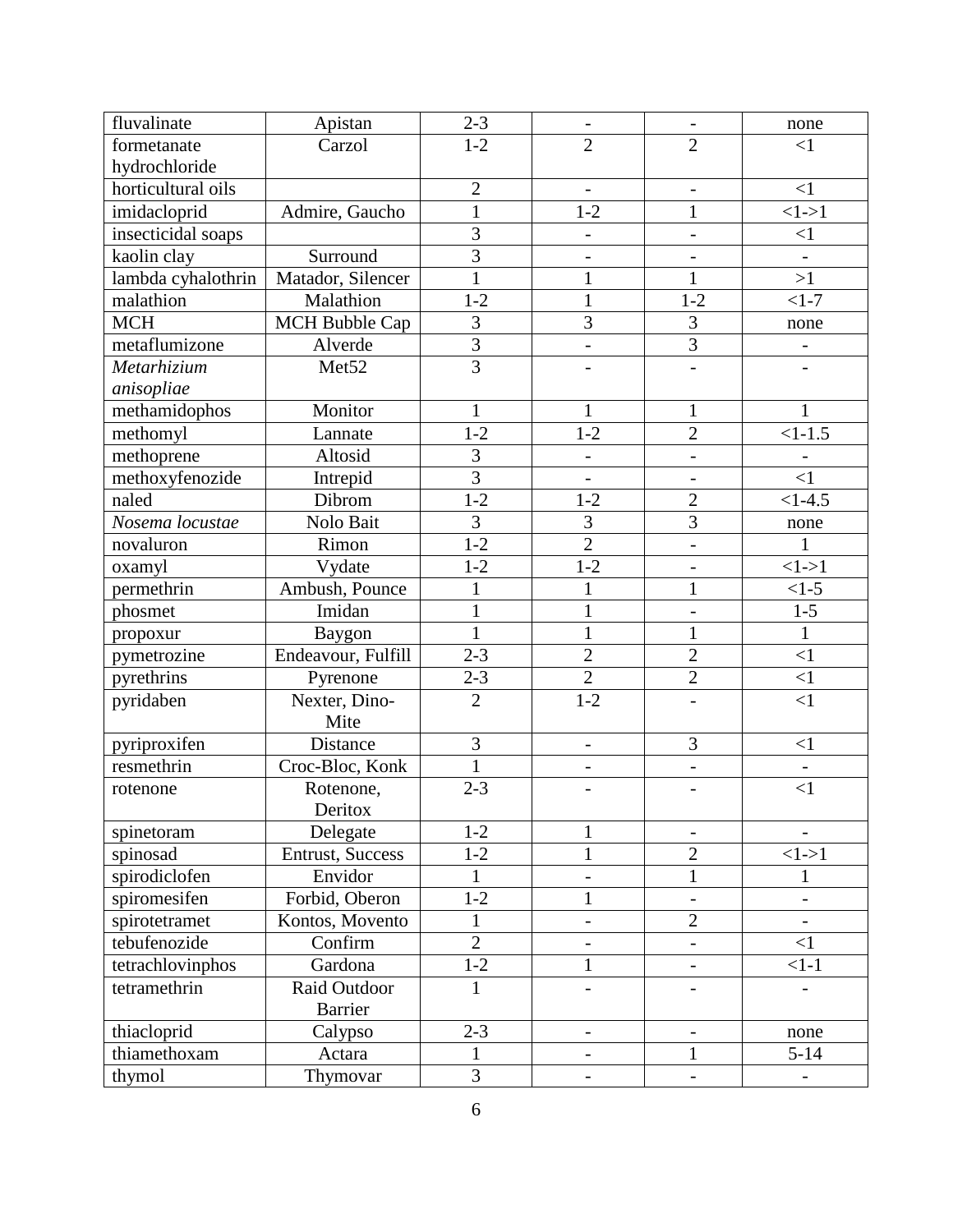| зипин<br>. . |     |                                                           | $\overline{\phantom{0}}$ | $\overline{\phantom{0}}$ |     |
|--------------|-----|-----------------------------------------------------------|--------------------------|--------------------------|-----|
| wu           | TOV | $\overline{\phantom{0}}$<br>∽<br>$\overline{\phantom{0}}$ | . .                      | -                        | . . |

### **Notes:**

<sup>a</sup> Not including pesticides used in seed treatments or granular formulations. Most of the pesticides listed here have not been tested for bee toxicity under Western Canadian conditions; the data are for a general guideline only.

<sup>b</sup> Hazard ratings for field application where bees are, or will be, foraging (may vary with formulation):

l. Very poisonous to bees; do not apply to crops or weeds in bloom unless bees are kept off for the period that residue on the crop is a hazard.

2. Moderately poisonous to bees; avoid direct application to bees, but may be applied with minimum hazard in late evening when bees are not foraging.

3. Not very poisonous to bees; may be applied with minimum hazard to bees.

<sup>c</sup> Residue hazard represents the average time in days that residue poisonous to honey bees will remain on the foliage (may vary with formulation and weather).

 $<sup>d</sup>$  No data available.</sup>

**Caution**: Bee poisoning hazards can be drastically modified by abnormal weather conditions. Unusually low temperatures following spray application may cause residues to remain toxic up to 20 times as long as under warmer conditions. On the other hand, if abnormally high temperatures occur late in the evening or early in the morning, bees may be actively foraging on the treated crop during these times. Morning dew can also make residues more toxic to foraging bees.

# **Selected References:**

- 1. Health Canada. Pest Management Regulatory Agency. Pesticide labels. [http://pr-r](http://pr-/)p.hc-sc.gc.ca/ls-re/index-eng.php (2011)
- 2. Saskatchewan Agriculture and Food. Insect Control. Introduction. 2011. http://www.agriculture.gov.sk.ca/Guide to Crop Protection (2011)
- 3. Ontario Ministry of Agriculture and Rural Affairs. Publ. 360 (2011) http://www.omafra.gov.on.ca/english/crops/pub360/11bees.htm
- 4. Fell, R. Field Crops 2011. Virginia Tech. http://pubs.ext.vt.edu/456/456-016/Section-1 Protecting Honeybees.pdf (2011)
- 5. Scott-Dupree, C. *et al.* J. Econ. Entomol. 102 : 177-182 (2009)
- 6. Sanford, M. U of Florida IFAS Extension. [http://edis.ifas.ufl.edu/aa145](http://edis.ifas.ufl.edu/aa145%20(2009) (2009)
- 7. Tomlin, C. The Pesticide Manual.  $15^{th}$  Edn. BCPC (2009)
- 8. British Columbia Ministry of Agriculture. Protecting Pollinating Insects. Guide to Field Crop Protection. http://www.al.gov.bc.ca/cropprot/fieldcrop/fcguide\_ch1.pdf (2008)
- 9. Gradish, A. *et al*. IOBC/wprs Bull 32: 67-70 (2008).
- 10. Reidl, H. *et al.* Pacific North Western Extension Bull. 591 (2006) <http://extension.oregonstate.edu/catalog/pdf/pnw/pnw591.pdf>